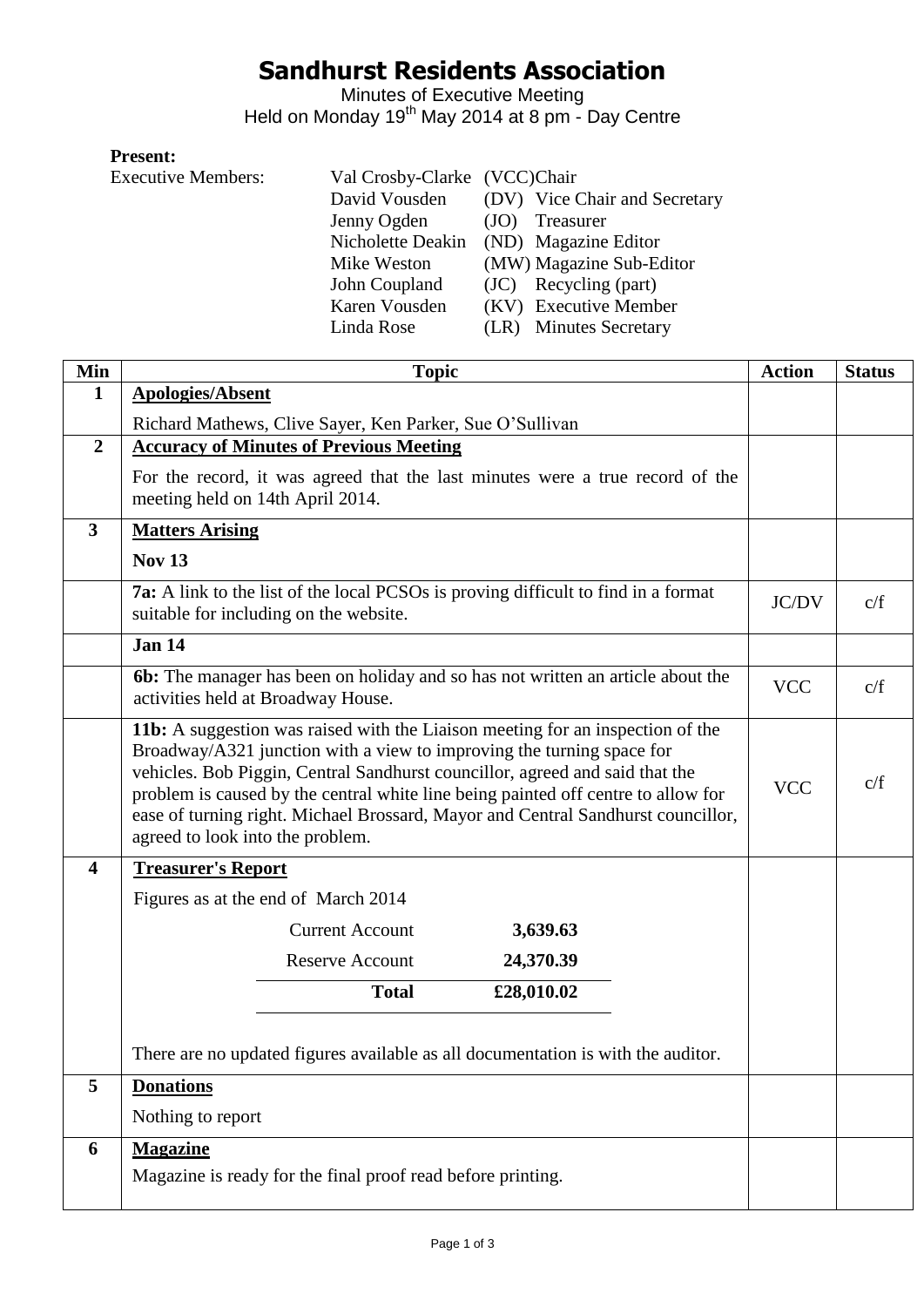# **Sandhurst Residents Association**

Minutes of Executive Meeting Held on Monday 19<sup>th</sup> May 2014 at 8 pm - Day Centre

| Min              | <b>Topic</b>                                                                                                                                                                                                                                                                                                                                                                                                                  | <b>Action</b> | <b>Status</b> |
|------------------|-------------------------------------------------------------------------------------------------------------------------------------------------------------------------------------------------------------------------------------------------------------------------------------------------------------------------------------------------------------------------------------------------------------------------------|---------------|---------------|
| $\overline{7}$   | <b>Website</b>                                                                                                                                                                                                                                                                                                                                                                                                                |               |               |
|                  | Nothing to report.                                                                                                                                                                                                                                                                                                                                                                                                            |               |               |
| 8                | <b>Recycling</b>                                                                                                                                                                                                                                                                                                                                                                                                              |               |               |
|                  | Nothing to report                                                                                                                                                                                                                                                                                                                                                                                                             |               |               |
| $\boldsymbol{9}$ | <b>Projects</b>                                                                                                                                                                                                                                                                                                                                                                                                               |               |               |
|                  | Nothing to report                                                                                                                                                                                                                                                                                                                                                                                                             |               |               |
| 10               | <b>Planning Applications</b>                                                                                                                                                                                                                                                                                                                                                                                                  |               |               |
|                  | There appears to be movement on the development of the area south of the High<br>Street, now known as the area west of Alford Close, even though it was stated as<br>being a low priority on the list. Discussions are in progress about the access<br>route to the development, although there is no planning application in place on<br>the Bracknell Forest website. Enquiries will be made to gain further clarification. | <b>DV</b>     |               |
| 11               | AOB:                                                                                                                                                                                                                                                                                                                                                                                                                          |               |               |
|                  | a: Points from the Leisure Committee meeting:-                                                                                                                                                                                                                                                                                                                                                                                |               |               |
|                  | The Green Flag judging on the Memorial Park has been carried out. A<br>decision is expected in July.                                                                                                                                                                                                                                                                                                                          |               |               |
|                  | The provision of an additional 140 car parking spaces in the Memorial Park is<br>awaiting the results of tests on the ground.                                                                                                                                                                                                                                                                                                 |               |               |
|                  | The provisional date for the Summer of Fun day is 8 <sup>th</sup> August.                                                                                                                                                                                                                                                                                                                                                     |               |               |
|                  | Permission for the conversion of part of the Day Centre building for use as a<br>Day Nursery has been refused.                                                                                                                                                                                                                                                                                                                |               |               |
|                  | Sponsorship is being sought for the fireworks display.                                                                                                                                                                                                                                                                                                                                                                        |               |               |
|                  | <b>b:</b> The Meeting scheduled for $16th$ June has been cancelled, owing to the AGM<br>being held on $30th$ June.                                                                                                                                                                                                                                                                                                            |               |               |